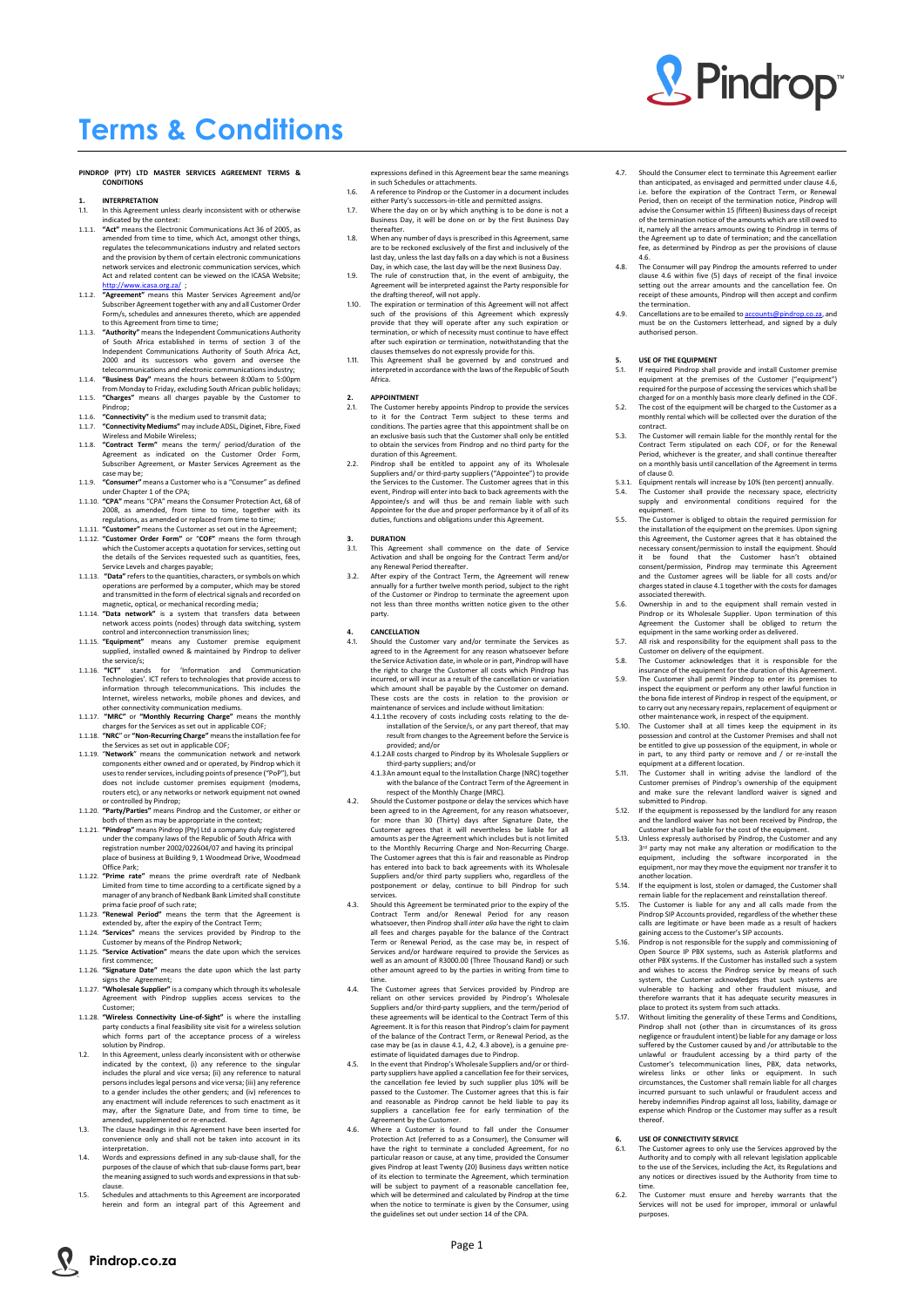

**Pindrop.co.za**

- 6.3. Certain connectivity services from Pindrop are subject to a Fair Usage Policy (FUP). Pindrop's Fair Usage Policy (FUP) is available on its websit[e www.pindrop.co.za](http://www.pindrop.co.za/) . The Customer agrees that it has read and understood the FUP, and will adhere to such policy, the Act, and any other Rules, Regulations, Policies, or Laws communicated to the Customer from time to time.
- 6.4. If required, Pindrop shall apply for and arrange installation of connectivity required for the purpose of accessing the Services.
- 6.5. The Customer shall provide the necessary space, electricity supply and environmental conditions required for the connectivity service.
- 6.6. For Wireless Connectivity line-of-sight's a line-of-sight fee of R1 500 (One Thousand Five Hundred Rand) is charged for successful line-of-sights that are then cancelled. This fee is waived on successful order. No fee is charged for unsuccessful line-of-sights. This fee may be increased by Pindrop at any time with notice to the Customer.
- 6.7. Connectivity supplied by Pindrop is supplied through its Wholesale Suppliers. Pindrop's liability for links supplied via these Wholesale Suppliers is limited, specifically pertaining to link downtime. The Customer agrees to the following:
- 6.7.1. Each Wholesale Supplier has its own Fair Usage Policy which Pindrop is bound to, and in turn Pindrop's Customers are bound to the FUP of the service provided.
- 6.7.2. Level 1 and Level 2 tickets will be handled by the Pindrop Service Desk and/or Pindrop Networks Department, with Level 3 tickets being handed to the Wholesale Suppliers. Pindrop is not liable for closure times of Level 3 tickets and/or when tickets are escalated to the Wholesale Suppliers.
- 6.7.3. Pindrop's Service Level Agreements ("SLA") will be back-to-back with the Wholesale Supplier's SLA with Pindrop.
- 6.7.4. All connectivity services are subject to the Wholesale Suppliers infrastructure availability at a Customer's location, and existing lead times with specific reference to fibre installations. Pindrop will not be held liable for its Wholesale Supplier's failure to adhere to indicated times for delivery or installation, nor will Pindrop be held liable for consequential damages due to delays on connectivity installations. Pindrop may provide the Customer with estimated times for delivery of installation however the Customer agrees that these times are not guaranteed and are merely an indication of times which have been provided to Pindrop by its Wholesale Suppliers.
- 6.7.5. Certain Wholesale Suppliers may request that additional Terms and Conditions, as well as timetables and other documentation, specific to their services, be required for the supply of these services through Pindrop. In order to comply with their specific requirements, these will be incorporated into this Agreement by means of an Addendum hereto, signed by both the Customer and Pindrop.
- The Customer shall permit Pindrop to enter its premises to inspect the connectivity service or perform any other lawful function in the bona fide interest of Pindrop in respect of the service, or to carry our any necessary repairs, replacement of equipment, infrastructure or other maintenance work, in respect of the connectivity service.
- 6.9. All SLA's are dependent on the Wholesale Supplier solution implemented.
- 6.10. The access fee quoted is an estimate according to call traffic. Pindrop will carry out a pre-installation site audit which will provide the necessary information to more accurately cost the bandwidth requirement. This may affect the fees quoted on. Any amendments will be made accordingly.
- 6.11. Connectivity service charges will be increased by 10% annually or by the amount increased by Pindrop's Wholesale Suppliers, or by the Consumer Price Index ("CPI"), whichever is the greater.

- Pindrop shall use its best endeavours to provide the Customer with access to the Services and maintain such access in accordance with the provisions of this Agreement.
- 9.2. The Customer agrees that it is aware and acknowledges that Pindrop's Services are reliant on services provided by other service and network providers who provide separate but interrelated and connected services which allows the Pindrop Network to function. These service providers operate as independent service providers who are not controlled by and not necessarily contracted by Pindrop.
- 9.3. Pindrop will use its best endeavors to ensure that the Services are operational, however it does not warrant that the Services

#### <span id="page-1-0"></span>**7. UPGRADES & DOWNGRADES**

- 7.1. In the event of an upgrade the Customer agrees to pay a once off installation charge as determined by Pindrop's Wholesale Supplier for the service. The upgraded connectivity service will be charged to the Customer as set out in the COF.
- 7.2. In the event of a downgrade, the Customer agrees that a penalty might be charged as determined by the Wholesale Supplier for the service. The connectivity service will be charged to the Customer as set out in the Agreement.

#### **8. CUSTOMER'S OBLIGATIONS**

- 8.1. The Customer shall not commit nor attempt to commit any act or omission which directly or indirectly:
- 8.1.1. Damages in any way Pindrop's technical infrastructure or any part thereof; 8.1.2. impairs or precludes Pindrop from being able to provide the
- Service/s in a reasonable and business-like manner;
- 8.1.3. constitutes an abuse or malicious misuse of the Service/s;
- 8.2. or is calculated to have the abovementioned effect. In such an event, should Pindrop incur expenses to remedy the situation, Pindrop reserves the right to charge the Customer the amount necessary to cover Pindrop's additional expenditure which includes all legal costs incurred on an attorney and own client scale. Notwithstanding the above, Pindrop reserves the right to take any other appropriate action it may deem necessary to remedy the situation.
- 8.3. The Customer is prohibited from modifying any equipment
- (including but not limited to router equipment) utilised by Customer to receive any of the Service/s, in any way whatsoever, including the changing of any of the settings of such equipment, or moving the equipment.
- 8.4. The Customer acknowledges that it does not own the number that is allocated to it. This number is owned by the Authority and has been allocated to Pindrop as per the provisions of the Act.
- 8.5. Pindrop may alter the number or any code which has been allocated to the Customer, as necessitated by the Authority or the network provider who owns the number range. Pindrop will provide the Customer with notice of the number change, after receiving instructions from the Authority or the network provider to change such number or code.

## **9. CONNECTION**<br>**9.1.** Pindrop shall

will be operational 24/7 as the Services are dependent on independent service providers whom Pindrop has no control over.

- & Pindrop<sup>®</sup>
- 13.14. All prices quoted in this Agreement are exclusive of Value Added Tax ("VAT")
- 13.15. Pindrop may vary all or any rates referred to in the Agreement as a result of any changes made to the rates by any third party with whom Pindrop has contracted for the provision of the services, upon 7 (seven) days written notification to the Customer.
- 13.16. Call rates are quoted in line with projected billing. Pindrop reserves the right to revise the rates on a quarterly basis to bring them in line with the rate appropriate to actual average usage. Such revision may result in either an increased or decreased rate to the Customer.
- 13.17. In the event that the Customer defaults on the payment terms which have been granted by Pindrop, Pindrop reserves the right at its discretion to vary the payment terms and may review the payment method granted to the Customer.
- 9.4. Pindrop shall not be responsible for any consequences as a result of any delay or interruption in the connection of the Services, including, inter alia, any consequential damages for loss of income or any expenses incurred by the Customer as further detailed in clause [23.](#page-2-0)
- Where usage limits are reached for interconnects via Pindrop, Pindrop are not accountable for the containment of the interconnection partner's debt with Pindrop resulting from traffic forwarded to Pindrop by the partner. The interconnection partner remains solely responsible for the security of their network, the monitoring of traffic volumes and financial implications of the traffic volumes. It should be noted that Pindrop will endeavor to suspend ASAP when limits are reached; however, the partner will remain fully responsible for any traffic and its associated cost, beyond the 100% limit point.

The Customer shall upon written request by Pindrop be required to provide Pindrop with a guarantee in respect of any services provided to the Customer from time to time, in the amount equivalent to the aggregate of 2 (two) month's billing of services or such other amount as Pindrop may require from time to time.

#### **10. FIRST RIGHT OF REFUSAL**

- 10.1. At the expiration of the Contract Term, the Customer agrees to give Pindrop the first right of refusal if another service provider can deliver a more cost-effective solution than the one supplied by Pindrop.
- 10.2. If Pindrop is able to provide a greater cost savings to the Customer compared to an alternative service provider, then the Customer agrees to remain bound to the terms set out in clause [7.](#page-1-0)

#### **11. TEMPORARY SUSPENSION**

- Pindrop makes no warranties and representations to the Customer save as may be specifically provided herein or as notified in writing by Pindrop to the Customer from time to time. The Customer acknowledges that Pindrop is not in any way bound by any oral statement, representation, guarantee, promise, undertaking, inducement or otherwise which may have been made at any time by any salesman, employee, representative or any person acting or purporting to act for or on behalf of Pindrop, whether negligently or otherwise unless such statements, representations, guarantees, promises, undertakings, warranties or inducements are supplied or made in writing by an employee duly authorised thereto by the Board of Directors.
- 16.2. Pindrop warrants and represents that:
- 16.2.1. it has full capacity and authority and all the necessary licenses, permits and consents to enter into and perform in terms of this Agreement and to provide the Services to the Customer;
- 16.2.2. it is the owner of or has the right to use under licenses any intellectual property employed by it during or as part of the Services;
- 16.2.3. the Services shall be provided in accordance with the provisions of this Agreement.
- 16.3. Save as expressly set out in this Agreement, Pindrop does not make any representations nor give any warranties or guarantees of any nature whatsoever in respect of the Service/s and all warranties which are implied or residual at common law are hereby expressly excluded.
- 16.4. Without limitation to the generality above, Pindrop expressly stipulates and the Customer acknowledges that Pindrop cannot warrant or guarantee that the Services and information transmitted to the Customer will at all times -
- 16.4.1. be free of errors or interruptions; 16.4.2. always be available;
- 
- 16.4.3. not infringe on any third parties' rights; 16.4.4. be preserved or sustained in its entirety;
- 16.4.5. be delivered to any or all of the intended recipients;
- 16.4.6. be suitable for any purpose
- 16.4.7. be free of inaccuracies or defects or bugs or viruses of any kind; or
- 16.4.8. be secured against intrusion by unauthorised third parties. 16.5. Pindrop assumes no liability, responsibility or obligations in
- regard to any of the exclusions set forth in this clause. 16.6. In light of the above disclosures, the Customer acknowledges
- that it will not be allowed to: 16.6.1. withhold any amounts due and owing to Pindrop; or
- 16.6.2. deduct any monies as a result of any of the aforementioned events.
- 11.1. Pindrop shall be entitled to temporarily suspend the services-11.1.1. during any technical failure, modification or maintenance of the
- Pindrop Network; 11.1.2. Should the Customer fail to make payment on time for the
- <span id="page-1-1"></span>services as per their monthly invoice; 11.1.3. Should the Customer fail to comply with any of the terms and
- <span id="page-1-2"></span>conditions of the Agreement;
- 11.1.4. Suspension or discontinuation of the Services by third party suppliers or the network providers due to problems on their infrastructure;
- <span id="page-1-3"></span>11.1.5. Non-compliance of the provisions detailed in clause 31. 11.1.6. In response to an instruction given to Pindrop from the
- Authority or in terms of the Act or some other law or body. 11.2. Notwithstanding any suspension of the provision of the Services the Customer shall remain liable to Pindrop for all amounts charged in accordance with the provisions of this Agreement and the Customer agrees that it may not:
- 11.2.1. withhold any amounts which are owed or may become due and owing to Pindrop;
- 11.2.2. deduct any monies from the charges to the Customer; 11.2.3. demand any refund or bring any action for damages or
- otherwise against Pindrop in respect of discontinued Services. 11.3. Should the Customer's services be suspended for the reasons
- set out in clause[s 11.1.2,](#page-1-1) [11.1.3,](#page-1-2) an[d 11.1.5,](#page-1-3) a suspension fee of R1 000.00 will be charged per service to the Customer's account. This fee must be paid prior to any reconnection of the services.

- **18. BREACH 18.1 In the ev-**In the event that-
- 18.1.1. the Customer fails to make payment to Pindrop of any amount owing by the Customer to Pindrop in terms of this Agreement and fails to make such payment within 7 (seven) days of receipt of written notice to that effect;
- 18.1.2. The Customer in any other manner breaches any of the provisions of this Agreement and fails to remedy such breach within 7 (seven) days' after written notice requiring it to do so;
- 18.1.3. The Customer fails to satisfy any judgment granted against it within 30 (thirty) days of such judgment having been granted against it and/or is provisionally or finally liquidated or sequestrated (save for the bona fide purpose of reconstruction

#### **12. PROOF OF CONCEPT**

12.1. The Customer acknowledges liability for all costs incurred within the Proof of Concept period, including all call, installation, hardware and bandwidth charges.

#### **13. PAYMENT**

- 13.1. The Customer acknowledges that it has requested to receive the monthly invoice setting out all charges due and payable by the user to Pindrop by way of electronic mail.
- 13.2. In the event of the Customer not obtaining the monthly invoice from Pindrop for any reason in any one month, the onus is in the Customer to contact Pindrop and obtain such invoice and accordingly, in the event of the Customer not making payment due to not receiving the invoice, Pindrop shall be entitled to temporarily suspend the service until such invoice has been paid in full.
- 13.3. All Service/s provided are to be billed as of the Service Activation date in respect of each Service. In the event of a single Service consisting of a number of components, billing will commence for each respective component of that Service as and when each component of that Service is activated.
- 13.4. Billing for Connectivity services commence on the official date of handover of the service to Pindrop by the network provider, and will be billed as follows:
- 13.4.1. Pro-rata billing from handover date;
- 13.4.2. Current month's billing;
- 13.4.3. Advanced billing for next month
- 13.5. The Customer shall be liable to make payment to Pindrop in accordance with the charges set out in the Agreement respect of the services, monthly in arrears.
- 13.6. Charges which appear on invoices must be paid by the Customer to Pindrop by no later than the last working day of the month during which the charges are incurred. All monies payable by the Customer to Pindrop must be paid by way of monthly debit
- order, or by electronic transfer, free of deduction or set off. 13.7. The Customer is in breach of this Agreement by cancelling the



- 13.8. Where any amounts due to Pindrop are not paid in full by the due date, Pindrop will have the right, without prejudice to any of its rights, to immediately suspend the Services and list the Customer on the credit bureau.
- 13.9. In the event that Services are suspended, the Customer agrees to payment of a reconnection charge as determined by Pindrop for restoring the Services.
- 13.10. Any amount due by the Customer to Pindrop, not paid on the due date thereof, shall at the discretion of Pindrop, bear interest at a rate equal to 3% (three per centum) per annum above the prime rate, calculated from the date payment was due until date of actual payment thereof.
- 13.11. Pindrop shall be entitled to demand, at any time after the signing of the Agreement by the Customer, full payment in advance of all charges to be levied by Pindrop for the balance of the Contract Term, or the Renewal Period, excluding call charges which shall be invoiced monthly in arrears, should Pindrop have a reasonable suspicion of any fraudulent act having been or about to be committed by the Customer in respect of this Agreement and the Customer failing to rebut such suspicion.
- 13.12. The Customer will not have the right to defer, adjust, deduct, set off, or withhold any payment due to Pindrop in terms of or arising out of this Agreement.
- 13.13. Should the Customer's debit order be rejected by their bank, Pindrop will charge a Rejection Fee of R50 for the first rejection, and R100 for any subsequent rejections.

#### **14. MAINTENANCE**

- 14.1. All Pindrop related on-site maintenance call outs of Pindrop's equipment will be provided free of charge, provided that the Customer has a current maintenance contract and their account is up to date.
- 14.2. Maintenance of equipment not provided by Pindrop will be charged at the current published rate. Pindrop reserves the right to increase this amount from time to time at its sole discretion.
- 14.3. Pindrop will charge a monthly maintenance fee of 7% of call usage, or R 150 per site per month, whichever is the greater amount for on-going network maintenance.
- 14.4. These fees are subject to an annual increase.
- 14.5. The Customer will remain liable for the monthly maintenance fee for the duration of the Agreement regardless of the airtime contractual obligation stipulated in the Agreement.

#### **15. GUARANTEE**

## **16. WARRANTIES**

#### **17. CREDIT LIMIT**

17.1. Pindrop will set a credit limit in accordance with the Customer**'s** existing telecommunications spend. This service will automatically email the Customer notifications when 80% of

credit limit has been used.

- 17.2. The Customer will be required to respond to this communication in writing informing Pindrop of the preferred credit limit. Should the client not respond to this email, Pindrop shall re-evaluate the call usage and set a credit limit according to the historical usage.
- 17.3. Where Pindrop notices that there is a significant increase in usage charges since the Customer's previous month's invoice, Pindrop may, at its election, invoice the Customer outside the normal billing cycle and/or demand immediate payment of amounts due by the Customer, and Pindrop will be entitled to suspend the Services until the Customer has paid the invoice in full.